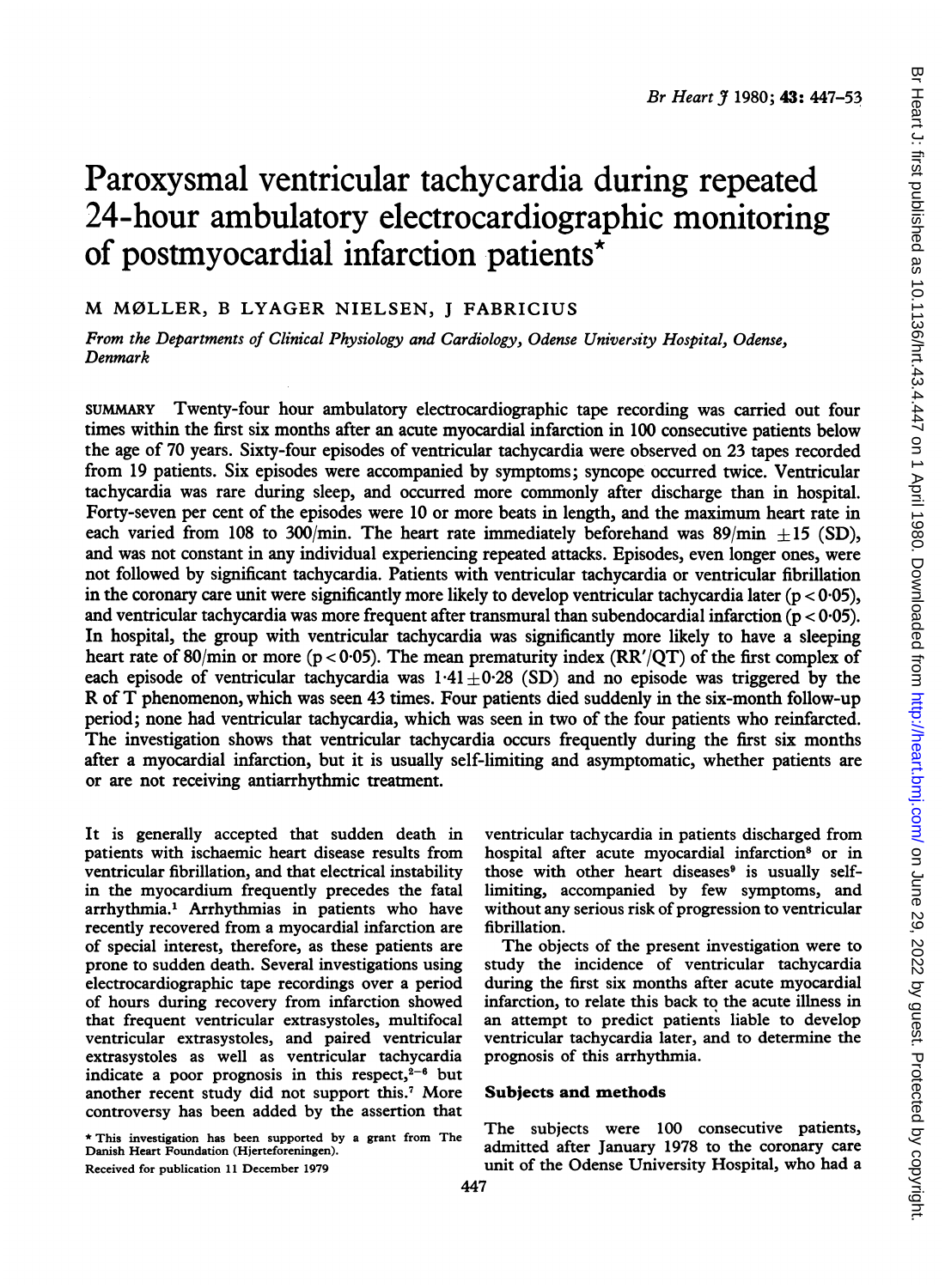proven acute myocardial infarction, were less than 70 years of age at the time of admission, and were discharged alive. All gave their informed consent to the investigation. Nine others complying with the above criteria were not studied; three refused, three lived too far away, two were employed in the hospital, and one suffered from catatonic schizophrenia. Each of the 100 patients underwent 24-hour electrocardiographic recordings during the later stages of their hospital stay as well as one, three, and six months after discharge.

The diagnosis of acute myocardial infarction was made using the criteria of the World Health Organization.'0 Continuous monitoring of the electrocardiogram in the coronary care unit used a frequency based alarm system, combined with surveillance of the oscilloscope by specially trained nurses. The electrocardiograms were continuously recorded on tape and played back in cases where difficulty in identification of arrhythmias occurred. The arrhythmias observed were recorded on a special form.

On one of the last days before discharge from hospital, as well as one, three, and six months after discharge patients were examined and their drug regimen noted. The resting 12-lead electrocardiogram was recorded and a 24-hour tape recording obtained using a Medilog tape recorder (two leads). Analysis of the 24-hour tapes was carried out by a Pathfinder High Speed Electrocardiogram Analyser at 60 times real time using the automatic analysis facility of the instrument combined with continuous surveillance of the electrocardiogram on the oscilloscope. All paired ventricular extrasystoles, R on T extrasystoles, and episodes of ventricular tachycardia were recorded on paper at normal speed for closer inspection and documentation. The total number of ventricular extrasystoles was counted using a digital counter connected with the logic output of the analyser.

Each tape was divided into four periods of six hours. The mean heart rate, the number of ventricular extrasystoles, the number of paired ventricular extrasystoles, the number of R on T ventricular extrasystoles, and the number of episodes of ventricular tachycardia were noted for each six-hour period. The heart rate immediately before and after episodes of ventricular tachycardia was measured over three normal beats.

Ventricular tachycardia was defined as three or more consecutive ventricular extrasystoles at a rate of <sup>100</sup> beats/minute or more, and R on T ventricular extrasystoles as those with an RR'/QT ratio of less than one. The patients continued their usual daily activities during the period of monitoring; no change was made in their drugs.

During the follow-up period of six months, five patients died, four from sudden cardiac death with symptoms of less than one hour's duration, all before the first ambulatory monitoring, and the fifth from a cerebrovascular accident six months after the attack of myocardial infarction. One of the 100 patients moved away and did not have the final 24-hour tape recording.

# STATISTICS

Fisher's exact test and Student's <sup>t</sup> test were used. The significance level was 5 per cent.

# **Results**

In a total of 386 24-hour recordings, 64 episodes of ventricular tachycardia were observed on 23 tapes from 19 patients. The arrhythmia was self-limiting in all cases, and did not progress to ventricular fibrillation. Table <sup>1</sup> shows the time of relation of these episodes. A single episode was observed on 16 tapes, two on four tapes, and seven, 12, and 20 episodes, respectively, on one tape each.

The number of beats in each episode of ventricular tachycardia can be seen in Fig. 1; in 16 per cent they consisted of three beats only, and in <sup>47</sup> per cent of 10 or more. The mean maximum heart rate during ventricular tachycardia (Fig. 2) was  $179 \pm 35$  (SD) per minute (range 108 to 300). The mean heart rate immediately before ventricular tachycardia was  $89 \pm 15$  (Fig. 3), while the mean heart rate during the six-hour period in which it occurred was  $75 \pm 13$ . This difference is statistically significant  $(p < 0.001)$ . Two episodes occurred during sleep between midnight and 6 am, and 13 between <sup>6</sup> pm and <sup>12</sup> midnight. In two cases ventricular tachycardia was accompanied by syncope and in four by dizziness.

Table <sup>1</sup> Timing of ventricular tachycardia in relation to acute myocardial infarction

|                                            | Late hospital<br>phase<br>$(No. = 100)$ | One month<br>after AMI<br>$(No. = 96)$ | Three months<br>after AMI<br>$(No. = 96)$ | Six months<br>after AMI<br>$(No. = 96)$ |
|--------------------------------------------|-----------------------------------------|----------------------------------------|-------------------------------------------|-----------------------------------------|
| No. of tapes with ventricular tachycardia  |                                         |                                        |                                           |                                         |
| No. of episodes of ventricular tachycardia |                                         | 10                                     | 27                                        | 24                                      |

AMI, acute myocardial infarction. No., number of tape recordings.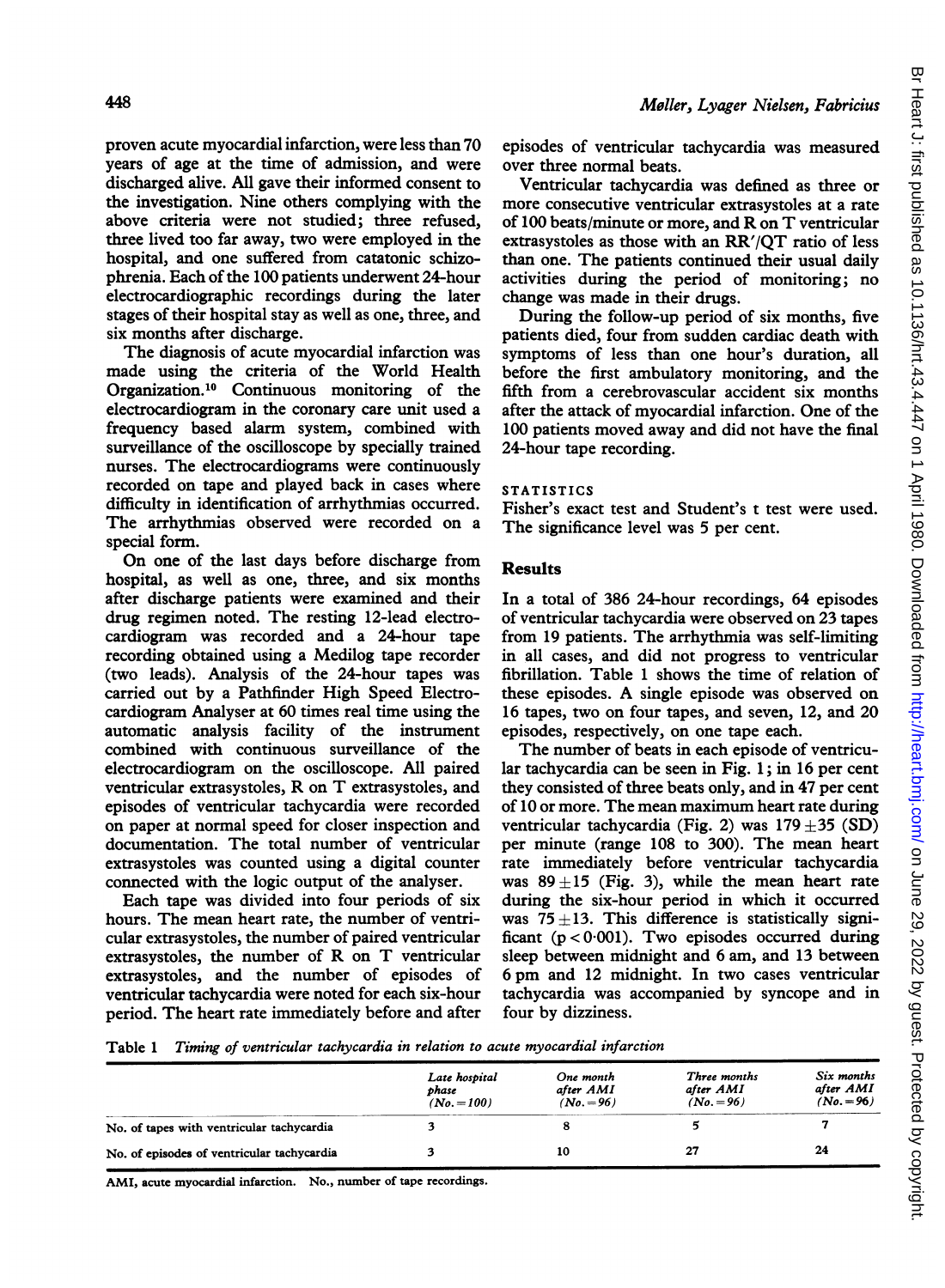449

Ventricular tachycardia was not followed by an increase in heart rate as compensation for a presumed drop in cardiac output; immediately beforehand the heart rate was  $89 \pm 15$ , while immediately afterwards it was  $88 \pm 12$ . This difference is not statistically significant. Longer episodes of ventricular tachycardia did not differ from shorter ones in this aspect.

Forty-three instances of R on T extrasystoles were seen in nine patients, and, of these, two had episodes of ventricular tachycardia on the same tape, but in no case was the prematurity index (RR'/QT) of the first extrasystoles of any episode of ventricular tachycardia less than one (Fig. 4), and the mean index was  $1.41 \pm 0.28$  (range  $1.00$ to  $2.53$ ).

```
Number of VT episodes
```
3 4 5 6 7 8 9

> 8 6

4 2 0 or more during sleep (midnight to 6 am) was significantly more frequent in the group with ventricular tachycardia ( $p < 0.05$ ). At this point 10 of these 19 patients were receiving digoxin and/or antiarrhythmic agents compared with 46 of the remaining 81.

At the time of recording, of the 23 tapes showing ventricular tachycardia five of the patients concerned were being treated with digoxin, three with betablockers, and two with both. The proportion of the remaining 363 tapes recorded while patients were taking these drugs was not significantly different. For quinidine and procainamide the figures were zero and 31 recordings, respectively. The most frequent indication for beta blockers was angina pectoris and, therefore, the doses given were higher





10 20 30 40 50 100 500 1000

I I

and Kimbal)<sup>11</sup> or of massive infarction (suggested by <sup>a</sup> maximum LDH value of more than <sup>3000</sup> units per litre) did not differ significantly between the two groups. During the 24-hour electrocardiographic monitoring in hospital a heart rate of 80/min Number of VT episodes

2000 3000



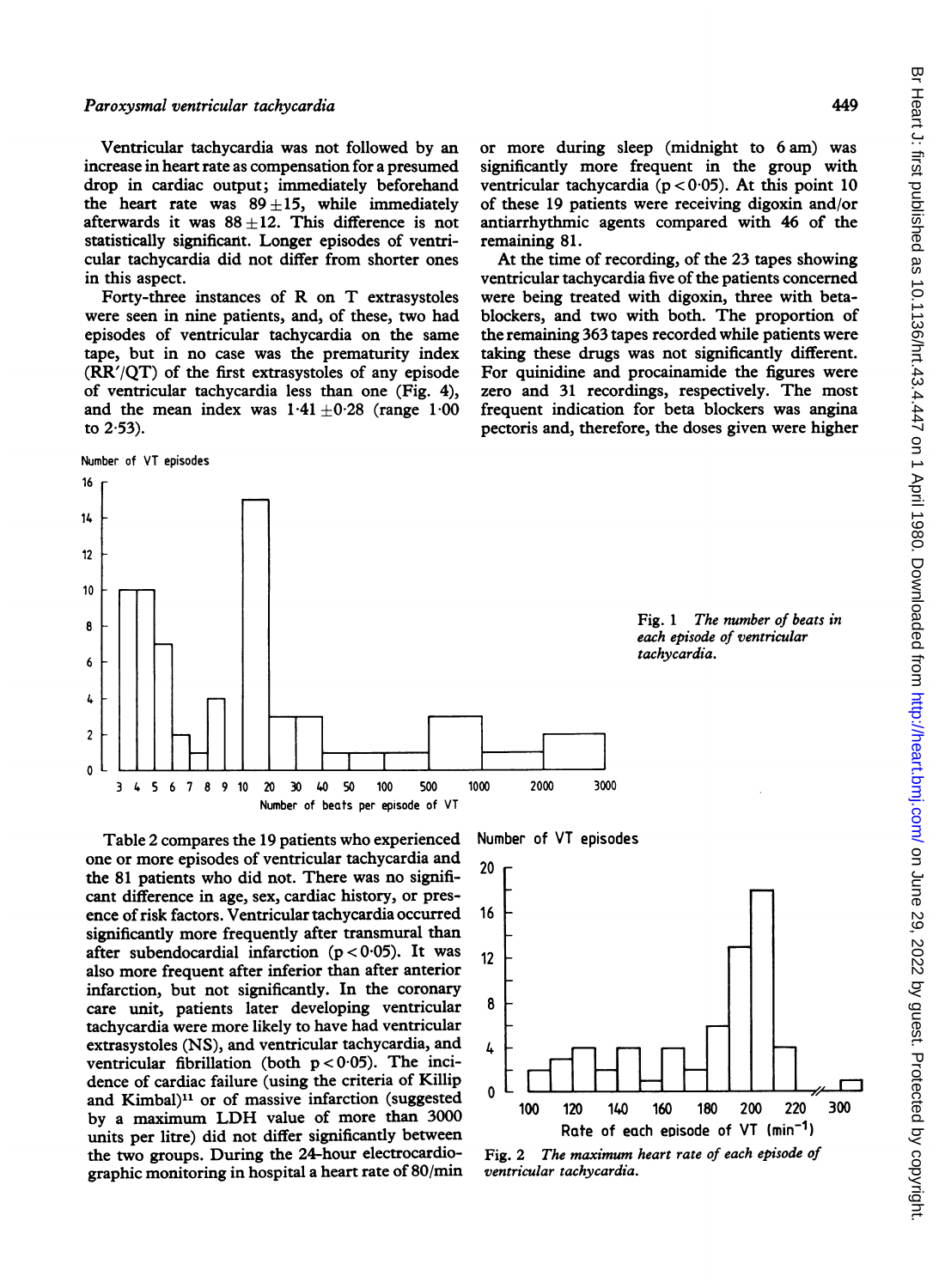than those normally used for antiarrhythmic treatment (80 to 320 mg propranolol per day); the doses of quinidine and procainamide were  $1.2$  to  $1.6$ , and 3 g per day, respectively. In summary, digoxin and/or antiarrhythmic agents were being given during 10 out of 23 of the recordings showing ventricular tachycardia as compared with 182 of 363 of the remainder. These proportions are not significantly different.

Four cases of sudden cardiac death occurred during the period of follow-up of six months, all with symptoms lasting less than one hour. In the coronary care unit one of these patients had had ventricular fibrillation, one ventricular tachycardia, one paired ventricular extrasystoles, and one frequent ventricular extrasystoles. During 24-hour monitoring before discharge from hospital two had had frequent and multifocal ventricular extrasystoles and the other two isolated unifocal ventricular extrasystoles.

Four of the patients had a further myocardial infarction, and these occurred between 13 and 151 days after the original one. In the coronary care unit during the first admission one of these patients had had paired ventricular extrasystoles, two frequent ventricular extrasystoles, and the last patient isolated ventricular extrasystoles. During the 24 hours of monitoring in the hospital, two of these patients had had ventricular tachycardia, one frequent ventricular extrasystoles, and one isolated unifocal ventricular extrasystoles.

# Discussion

This study shows that ventricular tachycardia

Number of VT episodes



Fig. 3 The heart rate immediately before each episode of ventricular tachycardia.

#### Moller, Lyager Nielsen, Fabricius

occurs frequently during the first months after acute myocardial infarction. The differing incidence in previously published reports may be the result of variations in patient selection, in definition of ventricular tachycardia, in the duration of electrocardiographic monitoring and in the technique of analysis. During the later stages of the hospital

| Table 2 Clinical characteristics of 100 consecutive    |
|--------------------------------------------------------|
| postmyocardial infarction patients, with and without   |
| ventricular tachycardia, during 24 hours of ambulatory |
| electrocardiographic monitoring                        |

| <b>Clinical</b>                                          | Ventricular<br>tachycardia<br>present<br>(No. $=19$ ) | Ventricular<br>tachycardia<br>absent<br>(No. $= 81$ ) | p value |
|----------------------------------------------------------|-------------------------------------------------------|-------------------------------------------------------|---------|
| Previous medical history                                 |                                                       |                                                       |         |
| Stable angina                                            | 5                                                     | 25                                                    |         |
| Unstable angina                                          | 5                                                     | 18                                                    |         |
| Myocardial infarction                                    | 4                                                     | 18                                                    |         |
| Heart failure                                            | 3                                                     | 16                                                    |         |
| Hypertension                                             | 4                                                     | 23                                                    |         |
| Smoking                                                  | 14                                                    | 47                                                    |         |
| Age (y) (mean $\pm$ SD)                                  | $60 \pm 8$                                            | $58 \pm 8$                                            |         |
| Men                                                      | 17                                                    | 63                                                    |         |
| Site of infarction                                       |                                                       |                                                       |         |
| Anterior                                                 | 5                                                     | 39                                                    |         |
| Inferior                                                 | 10                                                    | 24                                                    |         |
| Anterior + inferior                                      | 3                                                     | 12                                                    |         |
| Unknown                                                  | 1                                                     | 6                                                     |         |
| Type of infarction                                       |                                                       |                                                       |         |
| Transmural                                               | 17                                                    | 51                                                    | < 0.05  |
| Data from CCU                                            |                                                       |                                                       |         |
| First systolic BT                                        |                                                       |                                                       |         |
| < 100 mmHg                                               | $\overline{2}$                                        | 6                                                     |         |
| Killip class 2-4                                         | 14                                                    | 59                                                    |         |
| Cardiothoracic ratio ≥0.50 10                            |                                                       | 54                                                    |         |
| Maximum LDH > 3000 U/l 3                                 |                                                       | 12                                                    |         |
| Ventricular extrasystoles                                |                                                       |                                                       |         |
| present                                                  | 18                                                    | 62                                                    |         |
| Ventricular tachycardia                                  |                                                       |                                                       |         |
| present                                                  | 7                                                     | 12                                                    | < 0∙05  |
| Ventricular fibrillation                                 |                                                       |                                                       |         |
| present                                                  | 5                                                     | 7                                                     | < 0.05  |
| Status on discharge from hospital                        |                                                       |                                                       |         |
| Resting electrocardiogram                                |                                                       |                                                       |         |
| Heart rate (mean $\pm$ SD) 74 $\pm$ 13                   |                                                       | $76 \pm 14$                                           |         |
| Ventricular extrasystoles                                | 2                                                     | 11                                                    |         |
| ST elevation $\geqslant$ 1 mm                            | 6                                                     | 36                                                    |         |
| 24-hour tape recording                                   |                                                       |                                                       |         |
| Heart rate (mean $\pm$ SD)                               | $76 \pm 11$                                           | $76 \pm 12$                                           |         |
| Heart rate during sleep                                  |                                                       |                                                       |         |
| $(mean \pm SD)$                                          | $71 + 12$                                             | $69 \pm 11$                                           |         |
| Heart rate $>80/\text{min}$                              |                                                       |                                                       |         |
| during sleep                                             | 7                                                     | 11                                                    | < 0.05  |
| Ventricular extrasystoles                                |                                                       |                                                       |         |
| present                                                  | 11                                                    | 73                                                    |         |
| Ventricular extrasystoles                                |                                                       |                                                       |         |
| present during sleep                                     | 15                                                    | 55                                                    |         |
| Ventricular extrasystoles/h                              |                                                       |                                                       |         |
| (mean > 10)                                              | 4                                                     | 15                                                    |         |
| Ventricular extrasystoles/h                              |                                                       |                                                       |         |
| (mean > 1)                                               | 13                                                    | 38                                                    |         |
| Ventricular extrasystoles/h<br>during sleep (mean $>1$ ) | 12                                                    | 31                                                    |         |
| Multifocal ventricular                                   |                                                       |                                                       |         |
| extrasystoles                                            | 4                                                     | 19                                                    |         |
| Paired ventricular                                       |                                                       |                                                       |         |
| extrasystoles                                            | 2                                                     | 9                                                     |         |
| Ventricular bigeminy                                     | 3                                                     | 12                                                    |         |
| Digoxin or antiarrhythmic                                |                                                       |                                                       |         |
| treatment                                                | 10                                                    | 46                                                    |         |
|                                                          |                                                       |                                                       |         |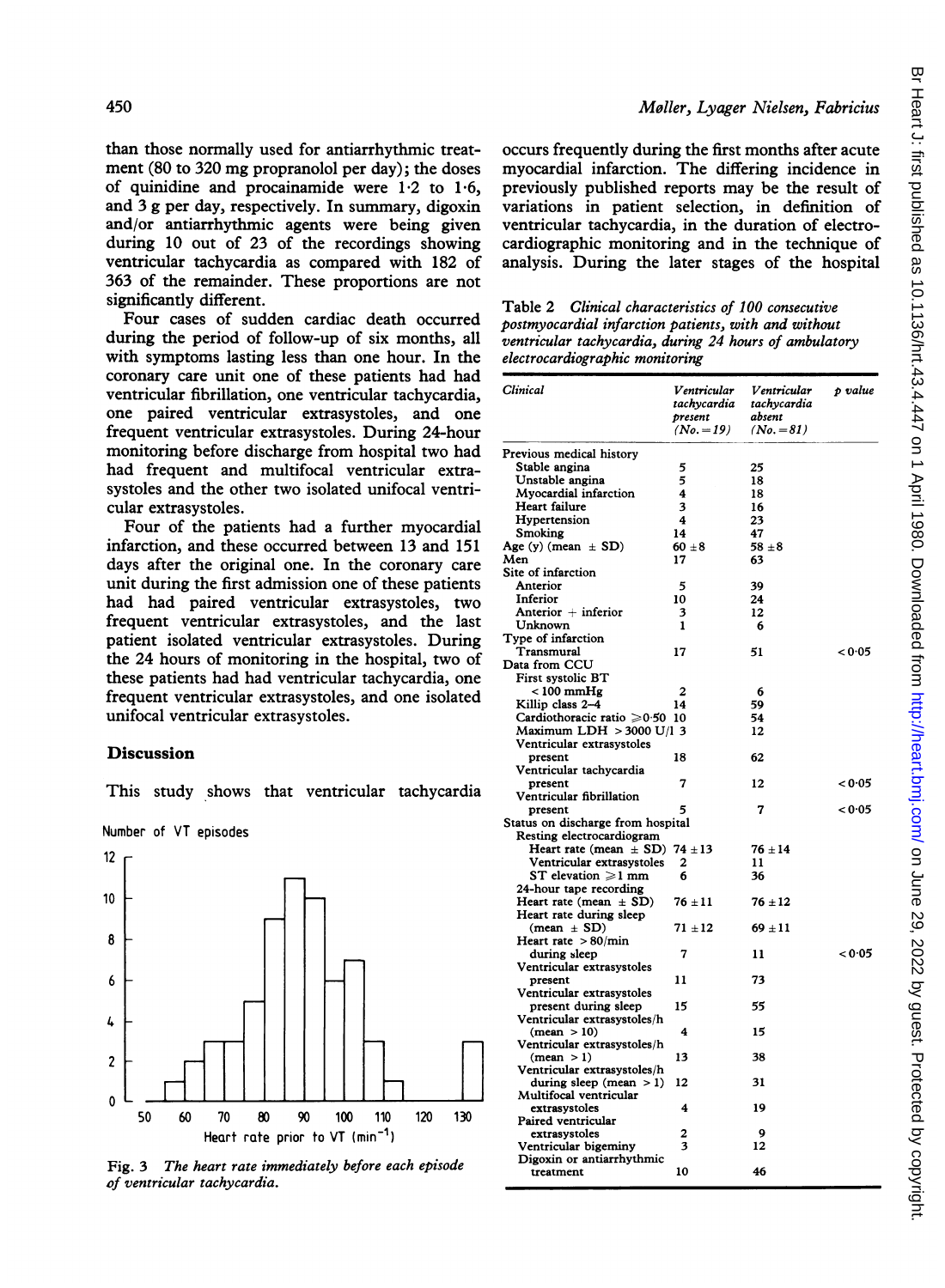#### Number of VT episodes



Fig. 4 The prematurity of the ventricular extrasystoles starting each episode of ventricular tachycardia.

stay ventricular tachycardia was found in 3 per cent of the patients in the present investigation, while the incidence in studies using the exercise electrocardiogram during the early stages of recovery from acute myocardial infarction is stated to be between  $0.5$  and 1 per cent,<sup>12 13</sup> and 1 to 6 per cent using tape recording. $2-4$  <sup>6</sup> Between one and six months after infarction in the present study ventricular tachycardia was observed in an additional 16 per cent of the patients during a total of 72 hours of monitoring each, but in other studies the incidence has varied from <sup>1</sup> to 20 per cent, single or repeated periods of monitoring for between six and 24 hours being used.<sup>24614-16</sup> In two of these investigations in which monitoring was repeated and included the first three months after infarction, ventricular tachycardia was observed in 10 to 15 per cent of the patients.<sup>2 15</sup>

The R on T phenomenon was observed in <sup>9</sup> per cent of the patients but, as others have found, ventricular tachycardia was not usually triggered by such extrasystoles.<sup>8</sup> <sup>9</sup>

In Table 3 the present study is compared with those two others with respect to the heart rate immediately before ventricular tachycardia and the prematurity index. There is considerable agreement and this despite the fact that the investigation of Winkle et al.<sup>9</sup> included patients both with and without cardiac disease. However, our patients had much longer episodes of ventricular tachycardia, approximately half of these being 10 or more ventricular extrasystoles in length. The greater electrical instability of the myocardium during the first months after a myocardial infarction may account for this difference as this period was not included in the other two studies, though the longer episodes of ventricular tachycardia were in fact evenly distributed, did not occur at any special time of the day, and were not preceded by a heart rate which differed from that of the other episodes. Ventricular tachycardia occurred rarely during the night or in the evening, which is in contrast to the findings of others, $17$  but in some studies a reduction in the number of ventricular extrasystoles during sleep has been found.<sup>18 19</sup>

The mean heart rate immediately before episodes of ventricular tachycardia was relatively rapid, and was significantly higher than the mean for the sixhour period in which they occurred. Bradycardia, therefore, did not appear to be of importance in triggering ventricular tachycardia as has been described in the acute stage of the infarction.20

Exercise studies of individual patients have shown that ventricular tachycardia occurs at the same heart rate both before and during antiarrhythmic treatment,<sup>21</sup> but this was not so with those of our patients who experienced several episodes. Thus, in a patient who had ventricular tachycardia 20 times within a single 24-hour period, the heart rate beforehand varied between 79 and 130 beats/min.

Since ventricular tachycardia tends to follow a sinus tachycardia, beta blockers may prevent

| <b>Authors</b>       | Patients                                                                             | No. of<br>patients<br>with<br>ventricular<br>tachycardia | No. of<br>episodes of<br>ventricular<br>tachycardia | Heart rate/min Peak<br>before<br>ventricular<br>tachycardia<br>$(mean \pm SD)$ | ventricular<br>tachycardia<br>rate/min<br>$(mean \pm SD)$ | No. of ventricular Prematurity<br>tachycardia with<br>three ventricular<br>extrasystoles<br>(%) | index<br>(mean<br>$\pm SD$ |
|----------------------|--------------------------------------------------------------------------------------|----------------------------------------------------------|-----------------------------------------------------|--------------------------------------------------------------------------------|-----------------------------------------------------------|-------------------------------------------------------------------------------------------------|----------------------------|
| Winkle et al.'       | Various heart diseases                                                               | 23                                                       | 94                                                  | $83 + 17$                                                                      | $148 + 26$                                                | 49                                                                                              | $1.36 \pm 0.27$            |
|                      | Anderson et al.) <sup>8</sup> Four to 48 months after acute<br>myocardial infarction | 66                                                       | 199                                                 | $87 + 19$                                                                      | $152 + 24$                                                | 47                                                                                              | $1.49 \pm 0.37$            |
| <b>Present study</b> | Nought to six months after<br>acute myocardial<br>infarction                         | 19                                                       | 64                                                  | $89 + 15$                                                                      | $179 + 35$                                                | 18                                                                                              | $1.41 \pm 0.28$            |

Table 3 Comparison with previous studies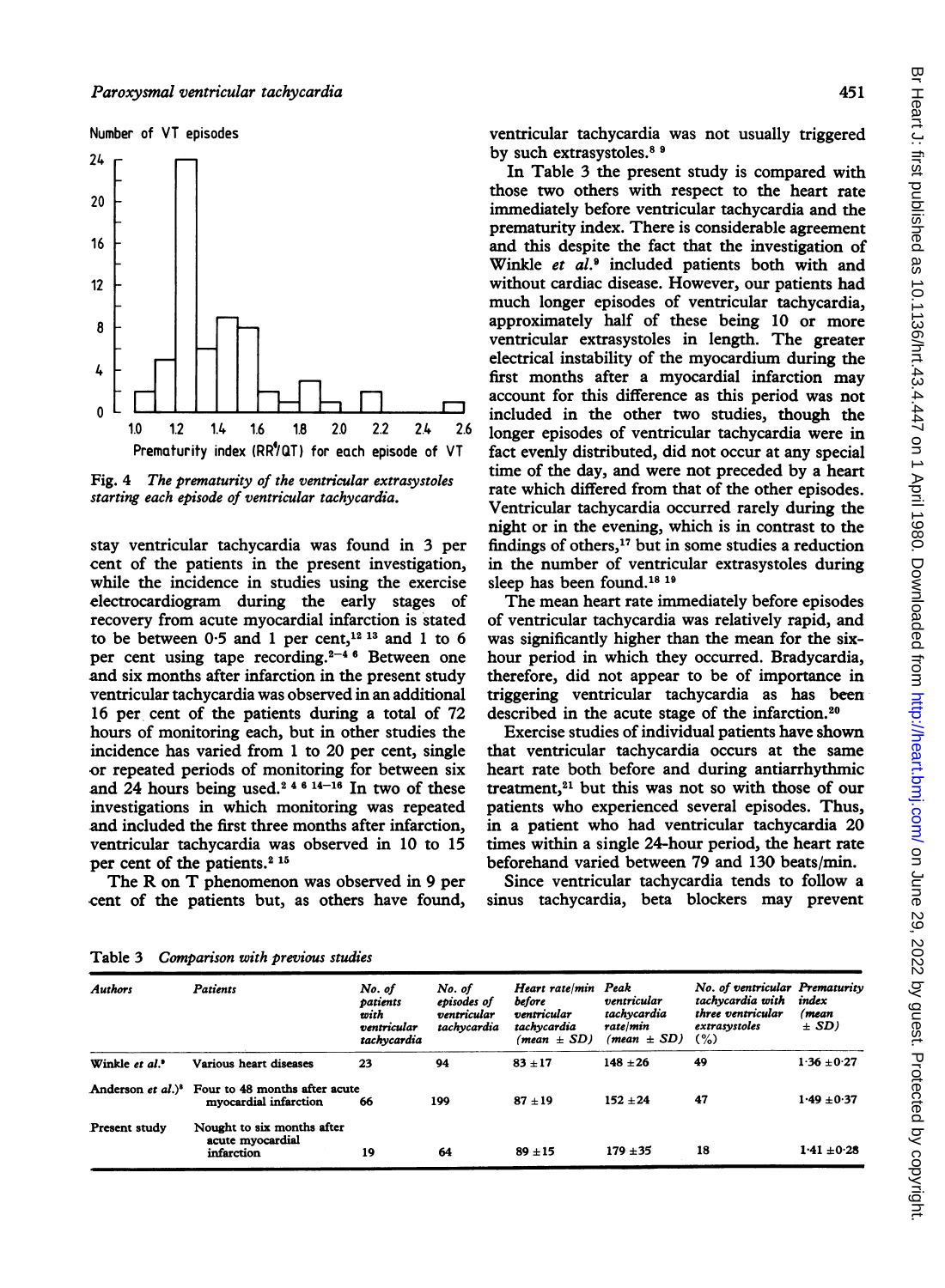sudden cardiac death by preventing the latter, though in our study they appeared to exert no protective effect. However, ventricular tachycardia was commoner after inferior infarction, so it is possible that beta blockers exert a greater antiarrhythmic effect in anterior infarction. This would be in agreement with the multicentre international practolol study,22 but further investigation is needed on this point.

The failure of heart rate after an episode of ventricular tachycardia to increase in compensation for the reduction in cardiac output during the arrhythmia is remarkable. Even the longest lasting episodes were not followed by any significant increase. It is also remarkable that only six of 64 episodes of ventricular tachycardia produced significant symptoms.

The connection between ventricular tachycardia and fibrillation in the coronary care unit and the occurrence of ventricular tachycardia later has previously been confirmed by some,<sup>7 23</sup> but only partly by others.<sup>348</sup> The association with transmural rather than subendocardial infarction may be because the former judged by the maximum increase in serum enzymes tends to be larger, but size does not explain the higher incidence of ventricular tachycardia in inferior as compared with anterior infarctions.

The study shows that of all indices measured in the late hospital phase only the heart rate during sleep is helpful in forecasting the likelihood of ventricular tachycardia in the first six months after myocardial infarction, but it is impossible, even so, to do this with any certainty. The study also shows, in agreement with others,7 <sup>8</sup> that ventricular tachycardia does not necessarily carry a poor prognosis, is frequently self-limiting even in the absence of antiarrhythmia treatment, is not very likely to proceed to ventricular fibrillation, and rarely produces symptoms.

# References

- 'Lown B, Calvert AF, Armington R, Ryan M. Monitoring for serious arrhythmias and high risk of sudden death. Circulation 1975; 51 and 52 Suppl III: 189-98.
- 2Van Durme JP. Studie van Prognose en Behandeling van Ritmestoornissen na de akute Fase van het Myokardieinfarkt. Gent: Thesis, 1975.
- 3Vismara LA, DeMaria AN, Hughes JL, Mason DT, Amsterdam EA. Evaluation of arrhythmias in the late hospital phase of acute myocardial infarction compared to coronary care unit ectopy. Br Heart  $\tilde{\jmath}$  1975; 37: 598-603.
- 4Moss AJ, DeCamilla JJ, Davis HP, Bayer L. Clinical significance of ventricular ectopic beats in the early

posthospital phase of myocardial infarction. Am  $\tilde{\tau}$ Cardiol 1977; 39: 635-40.

- <sup>5</sup>Schulze RA Jr, Strauss HW, Pitt B. Sudden death in the year following myocardial infarction. Relation to ventricular premature contractions in the late hospital phase and left ventricular ejection fraction. Am  $\widetilde{\jmath}$  Med 1977; 62: 192-9.
- 6Rehnqvist N, Lundman T, Sj6gren A. Prognostic implications of ventricular arrhythmias registered before discharge and one year after acute myocardial infarction. Acta Med Scand 1978; 204: 203-9.
- 7de Soyza N, Bennett FA, Murphy ML, Bissett JK, Kane JJ. The relationship of paroxysmal ventricular tachycardia complicating the acute phase and ventricular arrhythmia during the late hospital phase of myocardial infarction to long-term survival. Am 7 Med 1978; 64: 377-81.
- <sup>8</sup>Anderson KP, DeCamilla J, Moss AJ. Clinical significance of ventricular tachycardia (3 beats or longer) detected during ambulatory monitoring after myocardial infarction. Circulation 1978; 57: 890-7.
- 'Winkle RA, Derrington DC, Schroeder JS. Characteristics of ventricular tachycardia in ambulatory patients. Am J Cardiol 1977; 39: 487-92.
- <sup>10</sup>World Health Organization. Ischaemic heart disease registers. Report of the Fifth Working Group. The organization, Copenhagen, 1971.
- <sup>11</sup>Killip T III, Kimball JT. Treatment of myocardial infarction in <sup>a</sup> coronary care unit. A two year experience with 250 patients. Am J Cardiol 1967; 20: 457-64.
- <sup>12</sup>Ericsson M, Granath A, Ohlsén P, Södermark T, Volpe U. Arrhythmias and symptoms during treadmill testing three weeks after myocardial infarction in 100 patients. Br Heart *J* 1973; 35: 787-90.
- <sup>13</sup>Ibsen H, Kjøller E, Styperek J, Pedersen A. Routine exercise ECG three weeks after acute myocardial infarction. Acta Med Scand 1975; 198: 9.
- <sup>14</sup>Kotler MN, Tabatznik B, Mower MN, Tominga S. Prognostic significance of ventricular ectopic beats with respect to sudden death in the late postinfarction period. Circulation 1973; 47: 959-66.
- '6Kleiger RE, Martin TF, Miller, JP, Oliver GC. Ventricular .tachycardia and ventricular extrasystoles during the late recovery phase of myocardial infarction (abstract). Am J Cardiol 1974; 33: 149.
- <sup>16</sup>Ryan M, Lown B, Horn H. Comparison of ventricular ectopic activity during 24-hour monitoring and exercise testing in patients with coronary heart disease. N Engl Jf Med 1975; 292: 224-9.
- <sup>17</sup>Vorpahl U, Blümchen G. Supraventriculäre und ventrikulare Extrasystolen bei Patienten in der spaten Postinfarktphase. Z Kardiol 1971; 67: 612-20.
- <sup>18</sup>Lown B, Tykocinski M, Garfein A, Brooks P. Sleep and ventricular premature beats. Circulation 1973; 48: 691-701.
- <sup>19</sup>Pickering TG, Goulding L, Cobern BA. Diurnal variations in ventricular ectopic beats and heart rate. Cardiovasc Med 1977; 2: 1013-22.
- 2"Han J, DeTraglia J, Millet D, Moe GK. Incidence of ectopic beats as a function of basic rate in the ventricle. Am Heart *J* 1966; 72: 632-9.
- <sup>21</sup>Talbot S, Kilpatrick D, Krikler D, Oakley CM.